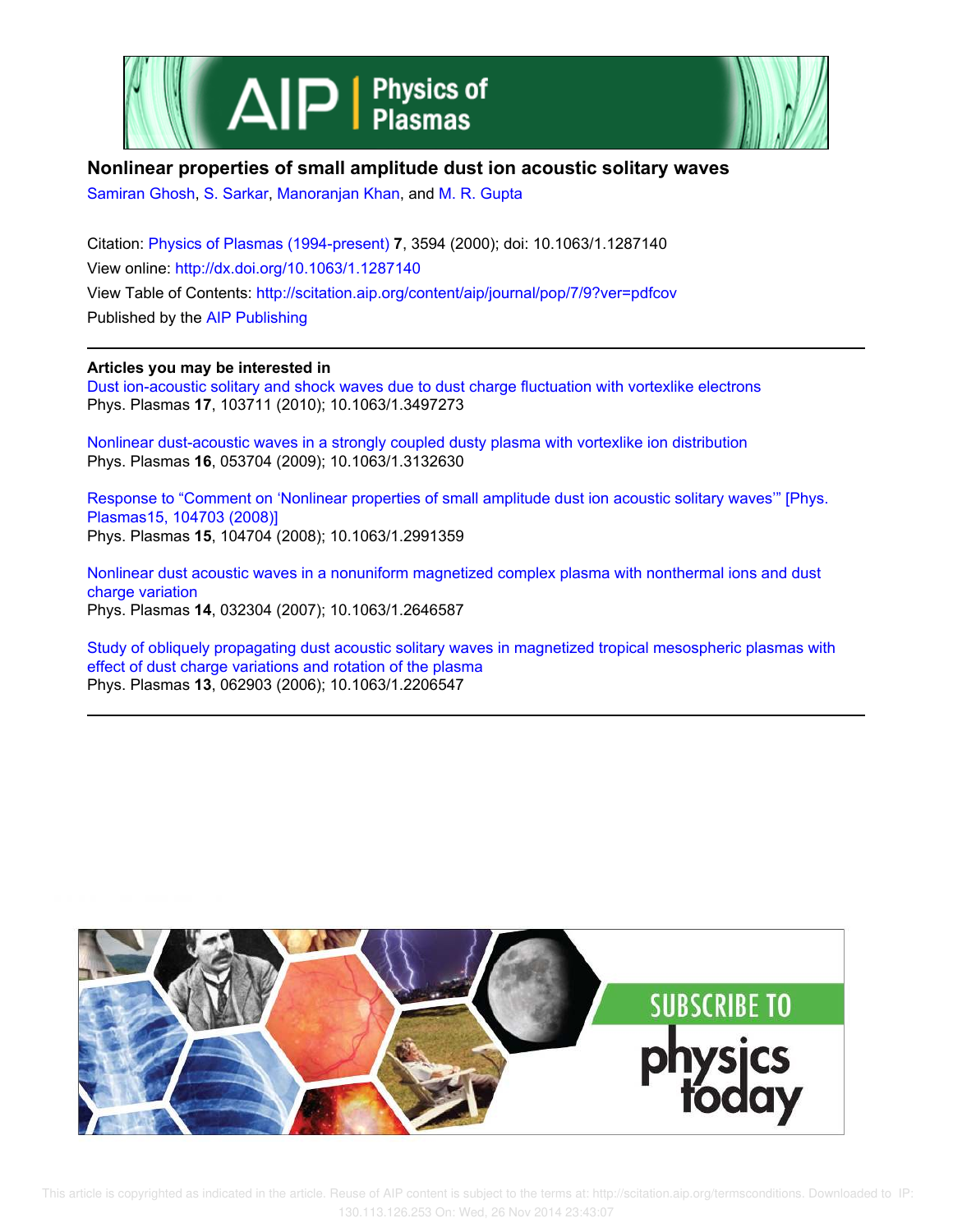# **Nonlinear properties of small amplitude dust ion acoustic solitary waves**

Samiran Ghosh, S. Sarkar,<sup>a)</sup> Manoranjan Khan,<sup>b)</sup> and M. R. Gupta *Centre for Plasma Studies, Faculty of Science Jadavpur University, Calcutta-700032, India*

 $(Received 1 February 2000; accepted 23 May 2000)$ 

In this paper some nonlinear characteristics of small amplitude dust ion acoustic solitary wave in three component dusty plasma consisting of electrons, ions, and dust grains have been studied. Simultaneously, the charge fluctuation dynamics of the dust grains under the assumption that the dust charging time scale is much smaller than the dust hydrodynamic time scale has been considered here. The ion dust collision has also been incorporated. It has been seen that a damped Korteweg–de Vries (KdV) equation governs the nonlinear dust ion acoustic wave. The damping arises due to ion dust collision, under the assumption that the ion hydrodynamical time scale is much smaller than that of the ion dust collision. Numerical investigations reveal that the dust ion acoustic wave admits only a positive potential, i.e., compressive soliton. © *2000 American Institute of Physics.*  $[S1070-664X(00)02009-7]$ 

#### **I. INTRODUCTION**

Recently, there has been much interest in studying the properties of dusty plasmas, which are observed in planetary rings, asteroid zones, cometary tails, and magnetosphere, as well as in the lower part of the Earth's ionosphere. $1-4$ 

In general, dust particles have no consequence on highfrequency oscillations, except on the damping factors,<sup>5</sup> since the response time of heavy mass dust particles to highfrequency oscillation is very large. Therefore, dusty plasmas exhibit a number of low-frequency excitations. Rao *et al.*<sup>6</sup> have presented the theory of dust acoustic waves in an unmagnetized dusty plasma. Shukla and Silin<sup>7</sup> have shown the existence of the dust ion acoustic wave in unmagnetized dusty plasma. Many authors $8-13$  have experimentally observed both the dust acoustic and the dust ion acoustic waves. Several authors<sup>14–18</sup> have studied the propagation characteristics of low-frequency linear dust acoustic and dust ion acoustic waves in dusty plasma. In all the works, the charges on the dust grains have been assumed to be fixed. In fact, the charges on the dust grains are not fixed, because the imbalance of electron current and ion current flowing through the grain surface causes charge fluctuation. Nejoh<sup>19</sup> pointed out that dust charge variation plays an important role in the study of collective effects of the dusty plasma. Due to the charge fluctuation of the dust grains, the wave becomes dampened.20–22

Also the experimental works $9,10,13$  reveal that both the dust acoustic and dust ion acoustic wave can be highly nonlinear. The nonlinear dust acoustic wave admits either positive or negative electrostatic potentials. $23-28$ 

Recently Ma *et al.*<sup>29</sup> and Xie *et al.*<sup>30</sup> have studied the dust acoustic soliton, considering grain charge variation both by the Sagdeev potential and reductive perturbation method.

Shukla and Silin<sup>7</sup> have studied the linear property of the

dust ion acoustic wave by considering a fixed charge on the dust grain. In this paper, the nonlinear properties of small amplitude dust ion acoustic solitary wave with grain charge variation have been studied by the reductive perturbation technique. As predicted in some experimental works,  $9,31$  in this paper it has been assumed that the dust charging time scale is much smaller than the dust hydrodynamical time scale. Recent experimental work of Nakamura *et al.*<sup>13</sup> shows that the ion dust collision plays an important role for the nonlinear propagation of ion acoustic waves in dusty plasma. Ion dust collisions are also considered here under the assumption that the ion hydrodynamical time scale is much smaller than that of the ion dust collisions. Thus in linear analysis the phase velocity of the dust ion acoustic wave is modified by the grain charge variation. However, the nonlinear propagation characteristics of the dust ion acoustic wave are governed by the damped Korteweg–de Vries (KdV) equation. It is seen that the coefficient of the nonlinear term in the KdV equation describing the dust ion acoustic solitary wave becomes minimum at some critical value of the electron ion number density ratio and this wave admits only positive potentials.

The basic equations describing the model have been presented in Sec. II. Section III contains the reductive perturbation analysis and the damped KdV equation, which governs the small amplitude dust ion acoustic solitary wave. Numerical results and their graphical representation are given in Sec. IV. Section V contains the general discussion.

#### **II. BASIC EQUATIONS**

A collisional, nonrelativistic unmagnetized dusty plasma consisting of electrons, ions, and charged dust grains have been considered. Variation of grain charge has also been considered. In this situation the charge neutrality condition becomes

$$
n_{e0} + z_d n_{d0} = z_i n_{i0},\tag{1}
$$

where  $n_{j0}(j = e, i, d)$  is the equilibrium number density of

a)Permanent address: Dept. of Applied Mathematics, University of Calcutta. 92, APC Road, Calcutta-700 009, India.

 $b$ Fax: +91-33-473-1484; Telephone: +91-33-412-7583; Electronic mail: mk@jufs.ernet.in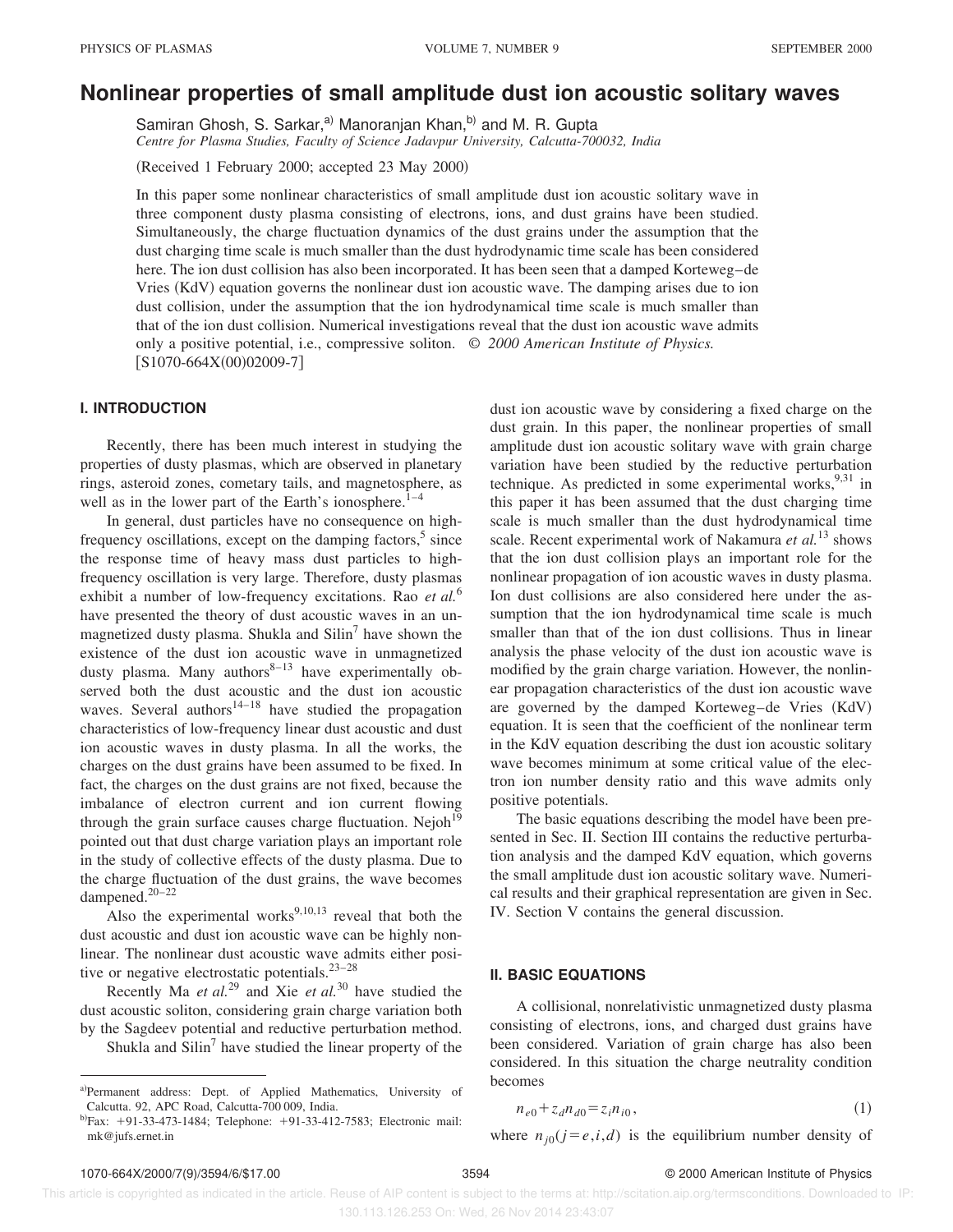Our objective here is to study the features of a lowfrequency electrostatic dust ion acoustic solitary wave in a collisional, unmagnetized dusty plasma with phase velocity  $v_{td}$ ,  $v_{ti} \ll \omega / k \ll v_{te}$ . This suggests that the electrons are inertialess Boltzmann distributed. Therefore, in this situation, the dynamics of dust ion acoustic oscillations is governed by the following one-dimensional continuity and momentum fluid equations and Poisson's equations:

$$
\frac{\partial N_d}{\partial T} + \frac{\partial}{\partial X} (N_d V_d) = 0,
$$
\n(2)

$$
\frac{\partial V_d}{\partial T} + V_d \frac{\partial V_d}{\partial X} = -\mu_d (\delta Q - 1) \frac{\partial \Phi}{\partial X},\tag{3}
$$

$$
\frac{\partial N_i}{\partial T} + \frac{\partial}{\partial X}(N_i V_i) = 0,\tag{4}
$$

$$
\frac{\partial V_i}{\partial T} + V_i \frac{\partial V_i}{\partial X} = -\frac{\partial \Phi}{\partial X} - \frac{\sigma}{N_i} \frac{\partial N_i}{\partial X} - \nu_{id} V_i, \tag{5}
$$

$$
\frac{\partial^2 \Phi}{\partial X^2} = -\frac{1}{z_i n_{i0}} \left[ z_i n_{i0} N_i + z_d n_{d0} N_d (\delta Q - 1) - n_e \right],\tag{6}
$$

$$
n_e = n_{e0} \exp(\Phi),\tag{7}
$$

 $\mu_d = z_d m_i / z_i m_d$  and  $\delta = n_{e0} / z_i n_{i0}$ , where  $m_i (m_d)$  is the ion (dust) mass and  $n_{i0}(n_{e0})$  is the equilibrium ion (electron) number density,  $z_i$  ( $z_d$ ) is the number of charge on the ion (dust).  $(\delta Q - 1)[\delta Q = \delta Q_d / z_d e]$  is the charge on the dust grain normalized by the equilibrium charge  $z_d e$  of the dust grain as the charge on the dust grain  $Q_d = -z_d e$  $+ \delta Q_d$ ,  $\delta Q_d$  is the variation of the charge.  $N_i$  and  $N_d$  are the ion and dust number density normalized by  $n_{i0}$  and  $n_{d0}$ , respectively. The electrostatic potential  $\Phi$  is normalized by  $T_e/e$ .  $v_{id}$  is the ion dust collision frequency normalized by ion plasma frequency  $\omega_{pi}$ .

In fact, the dust ion acoustic wave is the ion acoustic wave in dusty plasma media with an increasing phase velocity of the order of  $(z_i n_{i0}/n_{e0})^{1/2}c_i$ , where  $c_i$  is the ion acoustic speed. Thus the propagation characteristics of the dust ion acoustic wave are similar to those of the ion acoustic wave in electron ion plasma without the dust grains. The only difference is that the phase velocity of the dust ion acoustic wave increases according to  $z_i n_{i0} / n_{e0}$ . Therefore, to study the dust ion acoustic solitary wave, the velocities  $V_d$  and  $V_i$  of dust grains and ions are normalized by the ion acoustic velocity  $c_i = \sqrt{z_i T_e / m_i}$ . The time scale *T* and the space scale *X* are normalized by  $\omega_{pi}^{-1}$  and  $\lambda_{Di}$ , respectively, where  $\omega_{pi}$  $=\sqrt{n_{i0}z_i^2e^2/\epsilon_0m_i}$  is the ion plasma frequency and  $\lambda_{Di}$  $=\sqrt{\epsilon_0 T_e/z_i n_{i0}e^2}$  is the ion Debye length.

Now to determine the normalized charge variable  $\delta Q$ , we consider the orbital motion limited current $32$  and charge balance equation. In normalized form it reads as

$$
\frac{\omega_{pd}}{\nu_d} \left( \frac{\partial \delta Q}{\partial T} + V_d \frac{\partial \delta Q}{\partial X} \right) = \sqrt{\mu_d (1 - \delta)} \frac{1}{\nu_d z_d e} (I_e + I_i), \quad (8)
$$

Phys. Plasmas, Vol. 7, No. 9, September 2000 Nonlinear properties of small amplitude dust ion acoustic... 3595

where

$$
I_e = -\pi a^2 e \sqrt{\frac{8T_e}{\pi m_e}} n_{e0} \exp(\Phi) \exp(-z + z \delta Q), \quad (9a)
$$

$$
I_i = \pi a^2 e \sqrt{\frac{8T_i}{\pi m_i}} n_{i0} N_i \left[ \left( 1 + \frac{z}{\sigma} \right) - \frac{z}{\sigma} \delta Q \right],
$$
 (9b)

 $\sigma = T_i/T_e$  and  $z = z_d e^2/4\pi \epsilon_0 a T_e$ ,  $4\pi \epsilon_0 a$  is the capacitance of the spherical dust grain of radius *a*.

 $v_d$  is the dust charging frequency given by Ref. 33,

$$
\nu_d = \frac{a}{\sqrt{2\pi}} \frac{\omega_{pi}^2}{\nu_{ti}} (1 + \sigma + z). \tag{10}
$$

Also  $\omega_{pd}/\nu_d = \tau_{ch}/\tau_d$ ,

where  $\tau_{ch}$  is the charging time

$$
\approx (d\,\delta Q/dT)^{-1} \tag{11a}
$$

and  $\tau_d$  is the dust hydrodynamical time

$$
\approx (\omega_{pd} = \sqrt{n_{d0} z_d^2 e^2 / \epsilon_0 m_d})^{-1}.
$$
\n(11b)

#### **III. REDUCTIVE PERTURBATION ANALYSIS**

In order to study the dust ion acoustic solitary wave, we use the reductive perturbation technique<sup>34</sup> to obtain a KdV equation that governs the behavior of small amplitude dust ion acoustic solitary wave. The independent variables are stretched as

$$
\xi = \varepsilon^{1/2} (X - \lambda T), \quad \tau = \varepsilon^{3/2} T,
$$
\n(12)

where  $\lambda$  is the velocity of linear dust ion acoustic wave and  $\varepsilon$  is a small parameter characterizing the strength of the nonlinearity.

The dependent variables are expanded as

$$
N_d = 1 + \varepsilon N_d^{(1)} + \varepsilon^2 N_d^{(2)} + \cdots, \tag{13}
$$

$$
N_i = 1 + \varepsilon N_i^{(1)} + \varepsilon^2 N_i^{(2)} + \cdots,\tag{14}
$$

$$
V_d = \varepsilon V_d^{(1)} + \varepsilon^2 V_d^{(2)} + \cdots,\tag{15}
$$

$$
V_i = \varepsilon V_i^{(1)} + \varepsilon^2 V_i^{(2)} + \cdots,\tag{16}
$$

$$
\Phi = \varepsilon \Phi^{(1)} + \varepsilon^2 \Phi^{(2)} + \cdots, \tag{17}
$$

$$
\delta Q = \varepsilon \, \delta Q^{(1)} + \varepsilon^2 \delta Q^{(2)} + \cdots,\tag{18}
$$

for  $\tau_d \approx 2 - 10 \text{ ms}$ ,  $^{10,29}$   $\tau_{ch} \approx 95 - 10 \text{ ns}$ ,  $^{29,31}$   $\omega_{pd}/\nu_d = \tau_{ch}/\tau_d$  $\approx 10^{-4} - 10^{-5}$  implying  $\tau_{ch} \ll \tau_d(\omega_{pd} \ll \nu_d)$  justifying the scaling

$$
\omega_{pd}/\nu_d = \tau_{ch}/\tau_d \approx \mu \epsilon^{3/2},
$$

 $\mu$  is a finite quantity of the order of unity. (19)

Also to make the nonlinear perturbation consistent, we assume that  $v_{id}$  is small and is proportional to  $\varepsilon^{3/2}$  (Refs. 35) and 36) under the assumption that the ion hydrodynamic time scale is much smaller than the ion dust collision time scale.

order of unity.  $(20)$ 

We take  $v_{id} = \overline{v} \varepsilon^{3/2}$ ,  $\overline{v}$  is a finite quantity of the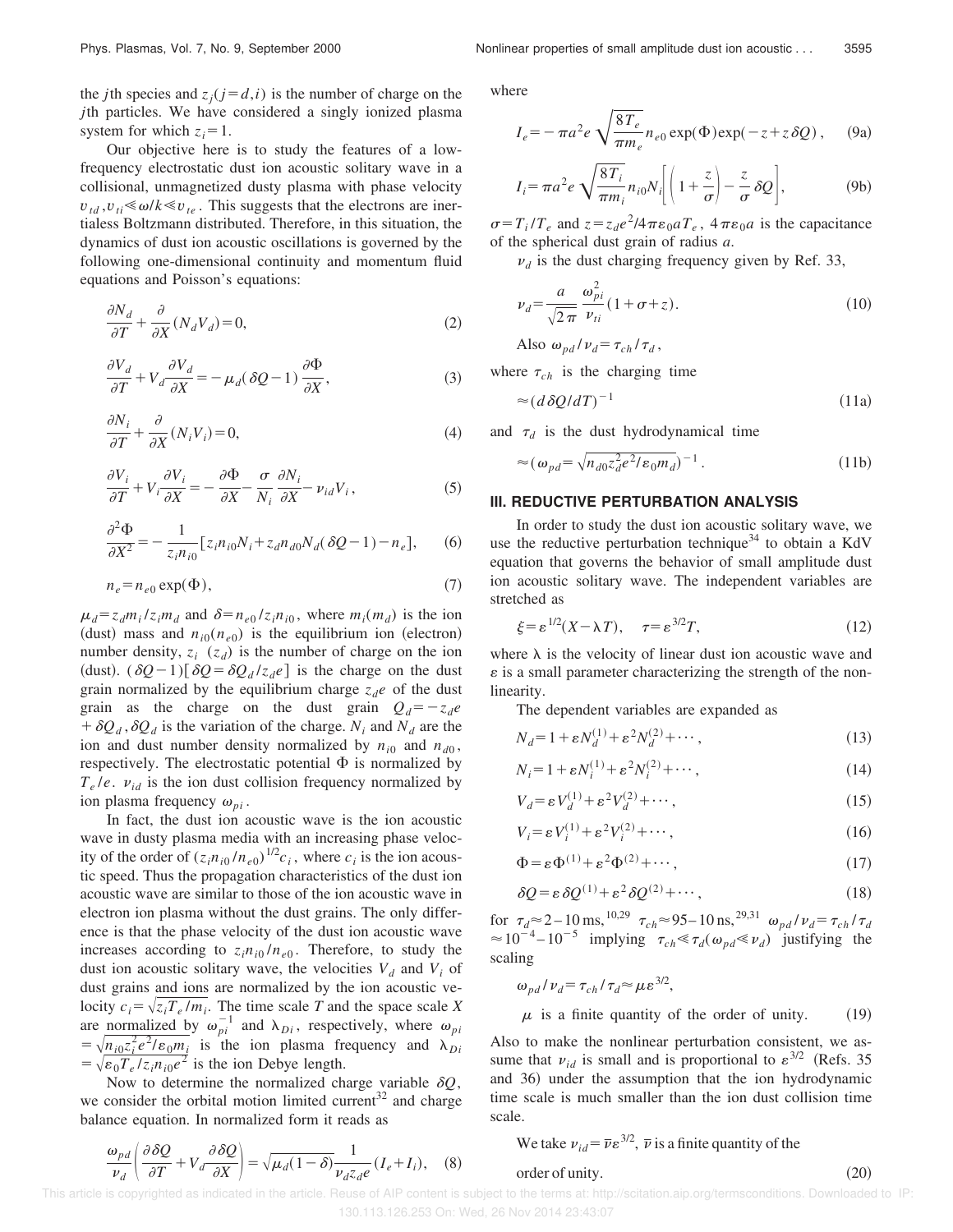The boundary conditions are as follows:

As 
$$
|X| \to \infty
$$
, both  $N_d, N_i \to 1$ ;  $\Phi$ ,  $V_d$ ,  $V_i \to 0$ . (21)

Now introducing  $(12)$ – $(20)$  into Eqs.  $(2)$ – $(9b)$  and equating the terms in lowest powers  $\varepsilon$ , we obtain the following relations:

$$
V_d^{(1)} = \lambda N_d^{(1)},\tag{22}
$$

$$
\lambda V_d^{(1)} = -\mu_d \Phi^{(1)},\tag{23}
$$

$$
V_i^{(1)} = \lambda N_i^{(1)},\tag{24}
$$

$$
\lambda V_i^{(1)} = \Phi^{(1)} + \sigma N_i^{(1)},\tag{25}
$$

$$
N_i^{(1)} = (1 - \delta)N_d^{(1)} + \delta \Phi^{(1)} - (1 - \delta) \delta Q^{(1)},
$$
 (26)

$$
\delta Q^{(1)} = \beta_d N_i^{(1)} - \beta_d \Phi^{(1)},\tag{27}
$$

$$
\beta_d = \frac{(\sigma + z)}{z(1 + z + \sigma)}.
$$
\n(28)

From  $(22)$  and  $(23)$  we obtain

$$
N_d^{(1)} = -\mu_d \frac{\Phi^{(1)}}{\lambda^2}.
$$
 (29)

From  $(24)$  and  $(25)$  we obtain

$$
N_i^{(1)} = \frac{\Phi^{(1)}}{\lambda^2 - \sigma}.
$$
\n
$$
(30)
$$

From  $(27)$  and  $(30)$  we obtain

$$
\delta \mathcal{Q}^{(1)} = \frac{\beta_d}{\lambda^2 - \sigma} (1 + \sigma - \lambda^2) \Phi^{(1)}.
$$
 (31)

Finally from  $(26)$  and using  $(29)$ – $(31)$  we obtain the following quadratic equation in  $\lambda$ :

$$
\lambda^{2} = \frac{\left\{1+\mu_{d}(1-\delta)+(\sigma+1)(1-\delta)\beta_{d}+\delta\sigma\right\} \pm \sqrt{\left\{1+\mu_{d}(1-\delta)+(\sigma+1)(1-\delta)\beta_{d}+\delta\sigma\right\}^{2}}{-4\sigma\mu_{d}(1-\delta)\left\{\delta+\beta_{d}(1-\delta)\right\}}}{2\left\{\delta+\beta_{d}(1-\delta)\right\}}.
$$
\n(32)

This equation yields the phase velocity  $\lambda$  of the linear dust ion acoustic wave in three component dusty plasma with dust charge variation.

The terms containing  $\beta_d$  occur here due to charge variation of the dust grains. For fixed charge on the dust grain,  $\beta_d=0$  and hence Eq. (32) becomes as follows:

$$
\lambda^2 = \frac{\left\{1 + \mu_d(1 - \delta) + \delta\sigma\right\} \pm \sqrt{\left\{1 + \mu_d(1 - \delta) + \delta\sigma\right\}^2 - 4\delta\sigma\mu_d(1 - \delta)}}{2\delta}.
$$
\n(33)

Again on the assumption that  $\sigma \ll 1$  and  $\omega_{pd}^2 \ll \omega_{pi}^2$ , i.e.,  $\mu_d(1-\delta) \ll 1$ , we recover the normalized phase velocity of the dust ion acoustic wave obtained by Shukla and  $\text{Silin}^7$  as follows:

$$
\lambda^2 = \frac{1}{\delta}.\tag{34}
$$

In un-normalized form, which becomes as follows:

$$
\omega^2 = z_i^2 \frac{n_{i0}}{n_{e0}} k^2 \frac{T_e}{m_i}.
$$
\n(35)

Also for the two component electron ion plasma,  $\delta=1$  gives the phase velocity of the usual ion acoustic wave as

$$
\lambda^2 = 1 + \sigma(\text{Since } \sigma \ll 1) \Longrightarrow \lambda^2 \approx 1 \Longrightarrow \omega^2 = z_i k^2 \frac{T_e}{m_i}.
$$
 (36)

Equating the terms next higher order in  $\varepsilon$ , we obtain the following relations:

$$
N_{d\tau}^{(1)} + N_d^{(1)} V_{d\xi}^{(1)} + N_{d\xi}^{(1)} V_d^{(1)} = \lambda N_{d\xi}^{(2)} - V_{d\xi}^{(2)} ,\qquad (37)
$$

$$
V_{d\tau}^{(1)} + V_{d}^{(1)}V_{d\xi}^{(1)} + \mu_{d}\delta Q^{(1)}\Phi_{\xi}^{(1)} = \mu_{d}\Phi_{\xi}^{(2)} + \lambda V_{d\xi}^{(2)},
$$
 (38)

$$
N_{i\tau}^{(1)} + N_i^{(1)} V_{i\xi}^{(1)} + N_{i\xi}^{(1)} V_i^{(1)} = \lambda N_{i\xi}^{(2)} - V_{i\xi}^{(2)},
$$
\n(39)

$$
V_{i\tau}^{(1)} + V_i^{(1)} V_{i\xi}^{(1)} - \lambda N_i^{(1)} V_{i\xi}^{(1)} + N_i^{(1)} \Phi_{\xi}^{(1)}
$$
  
=  $\lambda V_{i\xi}^{(2)} - \Phi_{\xi}^{(2)} - \sigma N_{i\xi}^{(2)} - \overline{\nu} V_i^{(1)},$  (40)

$$
\Phi_{\xi\xi}^{(1)} = (1 - \delta)N_d^{(2)} - N_i^{(2)} - (1 - \delta)\delta Q^{(2)} - (1 - \delta)N_d^{(1)}\delta Q^{(1)} + \delta \left(\Phi^{(2)} + \frac{\Phi^{(1)^2}}{2}\right),
$$
\n(41)

$$
\delta Q^{(2)} = -z \beta_d \delta Q^{(1)} \Phi^{(1)} - \frac{\beta_d}{2} \Phi^{(1)^2} - \frac{z^2}{2} \beta_d \delta Q^{(1)^2}
$$

$$
- \frac{z}{(z+\sigma)} \beta_d N_i^{(1)} \delta Q^{(1)} + \beta_d N_i^{(2)} - \beta_d \Phi^{(2)}, \qquad (42)
$$

## where the subscripts  $\xi$  and  $\tau$  denote differentiation. Eliminating  $V_{d\xi}^{(2)}$  from Eqs. (37) and (38) and using (29) we obtain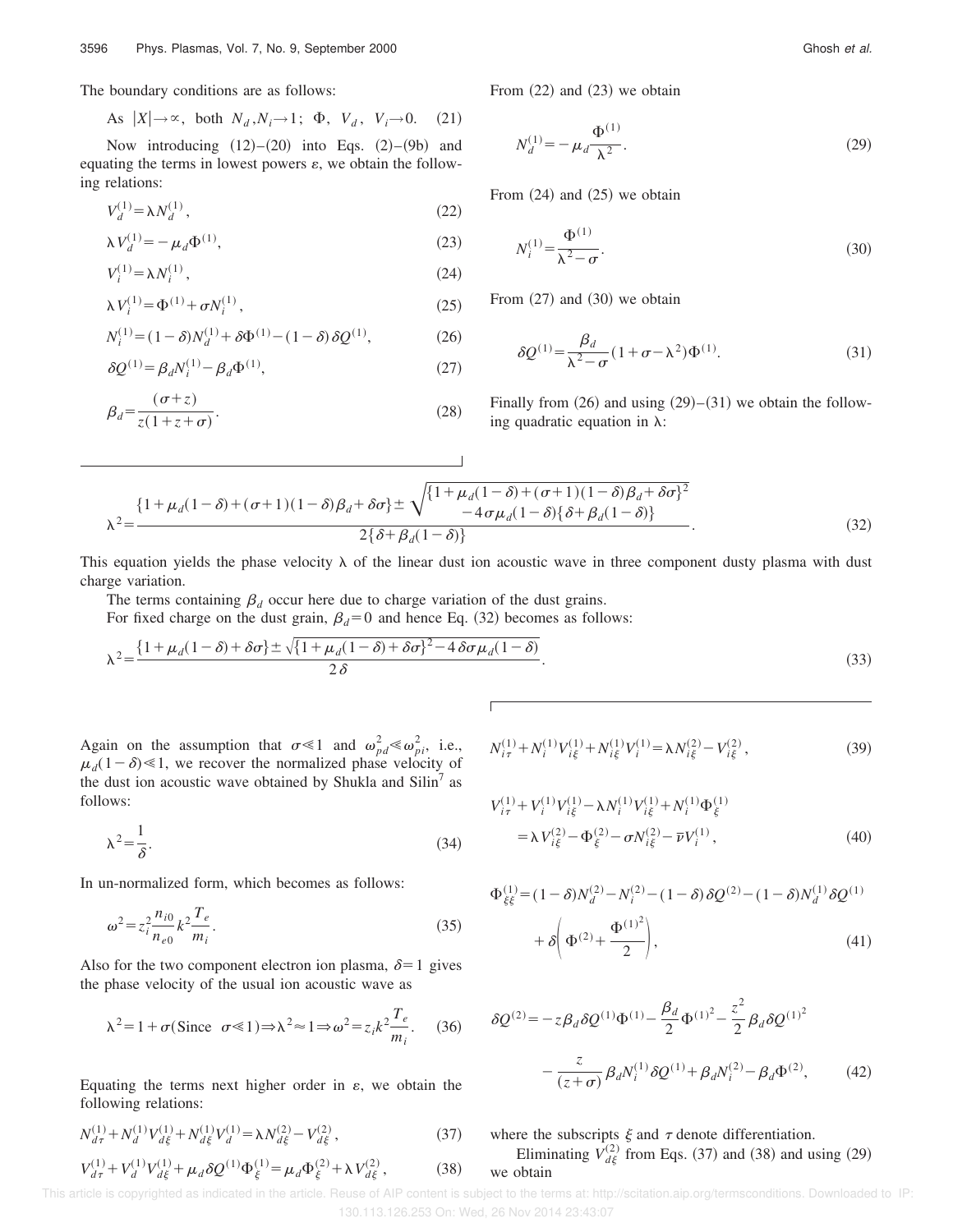

FIG. 1. Variation of coefficient of nonlinear term  $\alpha$  with  $\delta$  for (a)  $\sigma$  $=0.05, z=2$  and (b)  $\sigma=0.05, z=0.5$ .

$$
N_{d\xi}^{(2)} = -2\mu_d \frac{\Phi_{\tau}^{(1)}}{\lambda^3} + \frac{1}{\lambda^2} \left[ \frac{3\mu_d^2}{\lambda^2} + \frac{\mu_d \beta_d (1 + \sigma - \lambda^2)}{\lambda^2 - \sigma} \right]
$$
  
 
$$
\times \Phi^{(1)} \Phi_{\xi}^{(1)} - \frac{\mu_d}{\lambda^2} \Phi_{\xi}^{(2)}.
$$
 (43)

Again eliminating  $V_{i\xi}^{(2)}$  from Eqs. (39) and (40) and using  $(30)$  we obtain

$$
N_{i\xi}^{(2)} = \frac{2\lambda}{(\lambda^2 - \sigma)^2} \Phi_{\tau}^{(1)} + \frac{(3\lambda^2 - \sigma)}{(\lambda^2 - \sigma)^3} \Phi_{\tau}^{(1)} \Phi_{\xi}^{(1)}
$$
  
+ 
$$
\frac{1}{\lambda^2 - \sigma} \Phi_{\xi}^{(2)} + \overline{\nu} \frac{\lambda}{(\lambda^2 - \sigma)} \Phi_{\tau}^{(1)}.
$$
 (44)



FIG. 2. Variation of coefficient of dispersion term  $\beta$  with  $\delta$  for (a)  $\sigma$  $=0.05, z=2$  and (b)  $\sigma = 0.05, z=0.5$ .

Using  $(29)–(31)$  into  $(42)$  we obtain

$$
\delta Q^{(2)} = \beta_d N_i^{(2)} - \beta_d \Phi^{(2)} - \frac{1}{2(\lambda^2 - \sigma)^2} \frac{z^2 \beta_d^3}{(\sigma + z)^2}
$$
  
×[(1 + \sigma - \lambda^2)^2 + (1 + \sigma + z)^2]  $\Phi^{(1)^2}$ . (45)

Finally differentiating equation (41) with respect to  $\xi$  and using the relations  $(29)–(31)$ ,  $(43)–(45)$ , we obtain the following modified KdV equation of the dust ion acoustic wave:

$$
\Phi_{\tau}^{(1)} + \alpha \Phi_{\xi}^{(1)} \Phi_{\xi}^{(1)} + \beta \Phi_{\xi \xi \xi}^{(1)} + \gamma \Phi_{\xi}^{(1)} = 0, \tag{46}
$$

where

$$
\alpha = \beta \left[ \frac{\left\{1 + \beta_d (1 - \delta)\right\} (3\lambda^2 - \sigma)}{(\lambda^2 - \sigma)^3} - \delta - \frac{3\mu_d^2 (1 - \delta)}{\lambda^4} - \frac{3\mu_d \beta_d (1 - \delta)(1 + \sigma - \lambda^2)}{\lambda^2 (\lambda^2 - \sigma)} - \frac{z^2 \beta_d^3 (1 - \delta)}{(\sigma + z)^2 (\lambda^2 - \sigma)^2} \{ (1 + \sigma - \lambda^2)^2 + (1 + \sigma + z)^2 \} \right],
$$
\n(47)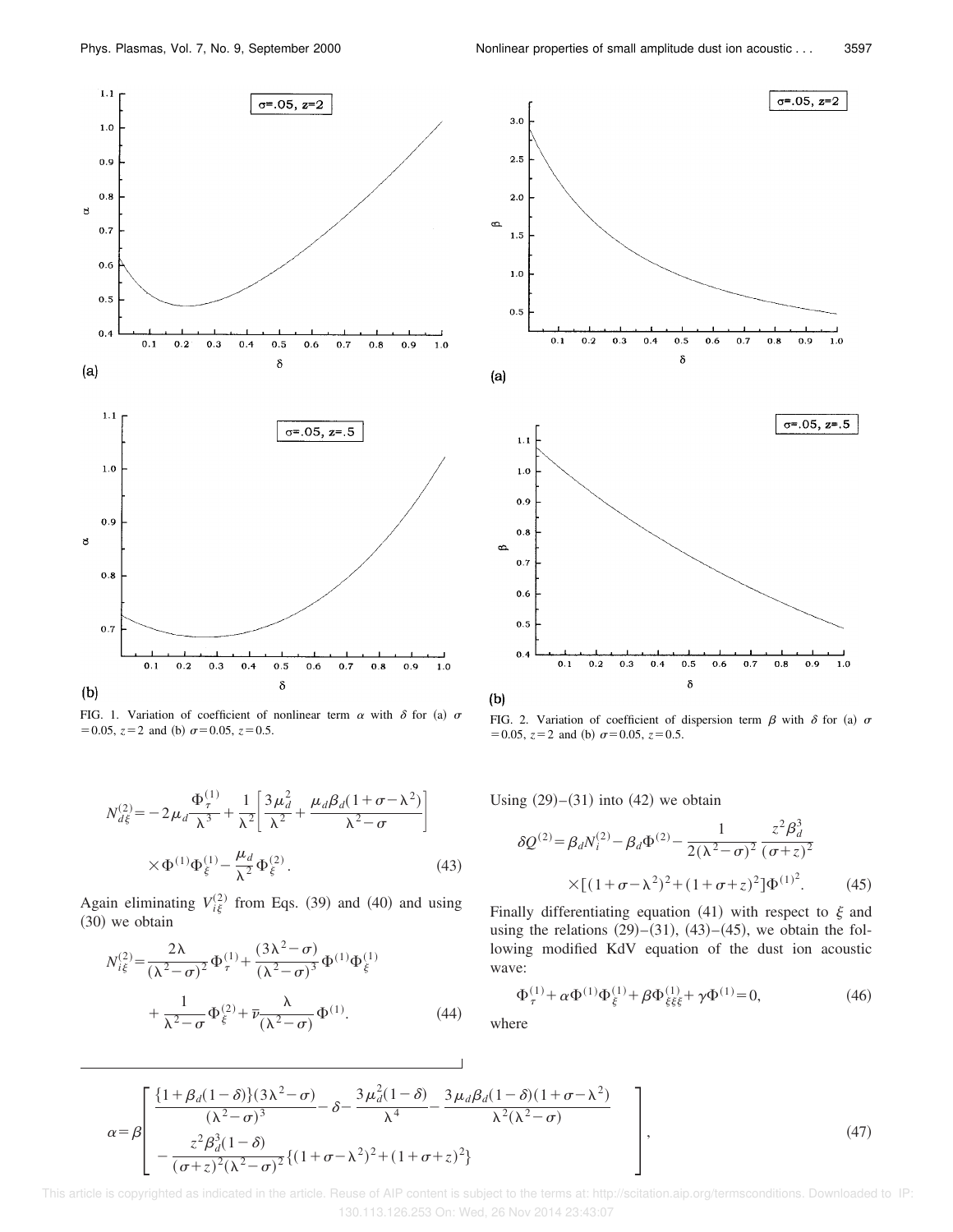$$
\gamma = \bar{\nu}\beta \frac{\lambda}{(\lambda^2 - \sigma)^2} [1 + \beta_d (1 - \delta)], \qquad (48)
$$

$$
\beta = \frac{1}{2} \left[ \frac{\mu_d (1 - \delta)}{\lambda^3} + \frac{\lambda \{ 1 + \beta_d (1 - \delta) \}}{(\lambda^2 - \sigma)^2} \right]^{-1}.
$$
 (49)

For  $\sigma \ll 1$  and for two component electron ion plasma  $\delta = 1$ and  $\bar{\nu}=0$  gives  $\alpha \approx 1$  and  $\beta \approx \frac{1}{2}$  and the KdV equation (46) becomes the following:

$$
\Phi_{\tau}^{(1)} + \Phi_{\tau}^{(1)}\Phi_{\xi}^{(1)} + \frac{1}{2}\Phi_{\xi\xi\xi}^{(1)} = 0,\tag{50}
$$

which is the KdV equation of the usual ion acoustic wave.<sup>37</sup> Integrating  $(46)$  and using the boundary conditions  $(21)$ , we obtain Sech<sup>2</sup> time evolution solitary wave form approximate solution as

$$
\Phi^{(1)} = \Phi_m^{(1)}(\tau) \text{Sech}^2 \sqrt{\frac{\alpha \Phi_m^{(1)}(\tau)}{12\beta}} (\xi - U\tau), \tag{51}
$$



FIG. 3. Variation of wave amplitude  $\Phi_m^{(1)}$  with  $\tau$  for (a)  $\sigma = 0.05$ ,  $\delta$  $=0.01$ , and  $z=2$  and (b)  $\sigma=0.05$ ,  $\delta=0.01$ , and  $z=5$ . Solid lines for  $\bar{\nu}$  $=$  1 and dashed lines for  $\bar{v}$ = 5.

where 
$$
\Phi_m^{(1)} = \Phi_0^{(1)} e^{-\gamma \tau}
$$
 and  $U = \frac{\alpha \Phi_0^{(1)}}{6} e^{-\gamma \tau}$ . (52)

 $\Phi_m^{(1)}$  is the soliton amplitude. From (52) it is seen that the soliton amplitude is exponentially decaying with time. From  $(47)$ – $(49)$  it is seen that the coefficients of the nonlinear term, dispersive term and the damping factor depend on  $\delta$ , the dusty plasma parameter *z* and on the term  $\beta_d$  arising from the dust charging mechanisms. It is also seen that for fixed dusty plasma parameters, the damping factor is proportional to the collision frequency.

#### **IV. NUMERICAL RESULTS**

Figures  $1(a)$  and  $1(b)$  shows the variation of the coefficient of the nonlinear term  $\alpha$  with the number density ratio  $\delta$  for  $\sigma$ =0.05<sup>17</sup> and *z*=2, 0.05, respectively. Figure 1(a)  $(\sigma=0.05, z=2)$  shows that  $\alpha$  is positive and decreases as  $\delta$ increases, i.e., as  $(z_d n_{d0}/n_{i0})$  (= 1 –  $\delta$ ) decreases up to some critical value of  $\delta(\delta_{cr} \approx 0.22)$ , at which  $\alpha_{min} \approx 0.483$  and after that  $\alpha$  increases according as  $\delta$ . Similarly Fig. 1(b)  $(\sigma = 0.05, z = 0.5)$  shows the same nature but in this case  $\delta_{\rm cr} \approx 0.26$  and the corresponding value of  $\alpha$  is  $\alpha_{\rm min} \approx 0.685$ . The comparative studies of Figs.  $1(a)$  and  $1(b)$  show that for  $\delta$ =1,  $\alpha$  becomes independent of the dusty plasma parameter *z* and in both the graphs  $\alpha \approx 1$ . This happened because for  $\delta$ =1, the wave becomes ion acoustic wave.

Figures  $2(a)$  and  $2(b)$  show the variation of the coefficient of dispersive term  $\beta$  with  $\delta$  for the same parameters as used in Fig. 1(a, b). Both figures show that  $\beta$  decreases as  $\delta$ increases, i.e.,  $(z_d n_{d0}/n_{i0})$  (= 1 –  $\delta$ ) decreases and, finally,  $\beta \approx 0.5$  for  $\delta = 1$ , i.e., for the pure ion acoustic mode.

Figures  $3(a)$  and  $3(b)$  show the variation of the wave amplitude  $\Phi_m^{(1)}$  with  $\tau$  for  $\sigma$  = 0.05,  $z$  = 2, 0.5,  $\bar{v}$  = 1, 5 and for  $\delta$ =0.01. Both figures show that  $\Phi_m^{(1)}$  is positive and decreases as  $\tau$  increases. This shows that the dust ion acoustic wave admits only positive potential.

#### **V. DISCUSSION**

The properties of a nonlinear dust ion acoustic wave considering charge variation of the dust grains have been studied. The dust ion acoustic wave is the ion acoustic wave in a dusty plasma media with phase velocity of the order of  $(1/\delta)^{1/2}c_i$ . This phase velocity of the dust ion acoustic wave is modified due to the variation of the charge on the dust grain.

Moreover, from the present study of the damped KdV equation of the dust ion acoustic waves, the following new interesting features, different from ion acoustic waves, are seen:

- (a) The coefficient of the nonlinear term  $\alpha$  in the KdV equation is positive and decreases to its minimum at some critical value of  $\delta$ ; it again increases up to 1 (ion acoustic case; for  $\delta=1$ ).
- (b) The coefficient of the dispersive term  $\beta$  in the KdV equation decreases up to  $0.5$  (ion acoustic case; for  $\delta=1$ ) as  $\delta$  increases, i.e.,  $(z_d n_{d0}/n_{i0}) (=1-\delta)$ decreases.